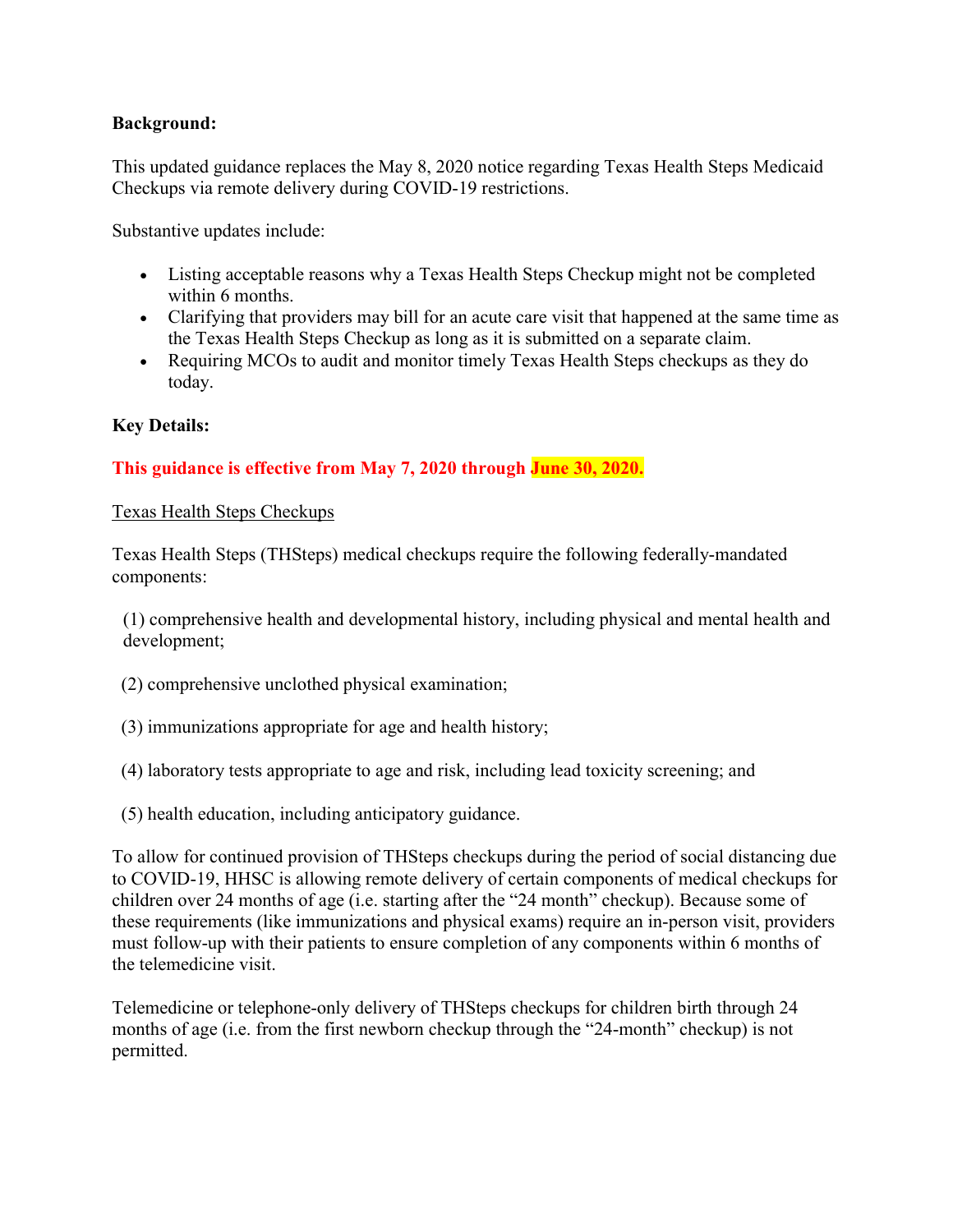Providers should use their clinical judgement as to what components of the checkup may be appropriate for telemedicine (audio and visual) or telephone-only delivery. Audio  $+$  visual delivery is preferred over telephone-only. Physicians (MD and DO), nurse practitioners, physician assistants, and registered nurses may perform remote delivery of these services. Nonphysician provider supervision and delegation rules/regulations still apply.

Providers should bill using the appropriate THSteps checkup codes for the initial visit as is currently required. Providers may also bill for "add-on" codes (e.g. developmental screening, mental health screening, etc.) as they normally would. Modifier 95 must be included on the claim form to indicate remote delivery. Provider documentation should include the components that were not completed during the initial checkup using COVID-19 as the reason for an incomplete checkup.

When the patient is brought into the office within the 6-month timeframe to complete the outstanding components of the visit, providers should bill the THSteps follow-up visit code (99211). Reimbursement will be identical to current rates for THSteps checkup codes. Providers must document the reason the checkup was not able to be completed. Acceptable reasons for which the 6-month timeframe might not be met include, but are not limited to, the following:

- Child moves (from one service delivery area into another)
- Child switches primary care providers
- Child changes product service lines (e.g. from STAR to STAR Kids)
- Child switches MCOs
- Child moves out of state
- Child dies
- Child loses eligibility
- It is still not safe in 6 months to conduct an in-person visit

Providers may also bill an acute care E/M code at the time of the initial telemedicine checkup or at the "6-month" follow-up visit. Modifier 25 must be submitted with the acute care E/M procedure code to signify the distinct service rendered. Providers must bill the acute care visit on a separate claim without benefit code EP1.

This guidance applies to both new and established patients and is applicable for members in both managed care and fee-for-service Medicaid.

## 3-Day Medical Exam

The 3-Day medical exam required by statute for children entering DFPS conservatorship, telemedicine or telephone-only delivery will not be permitted, regardless of age, with one notable exception: